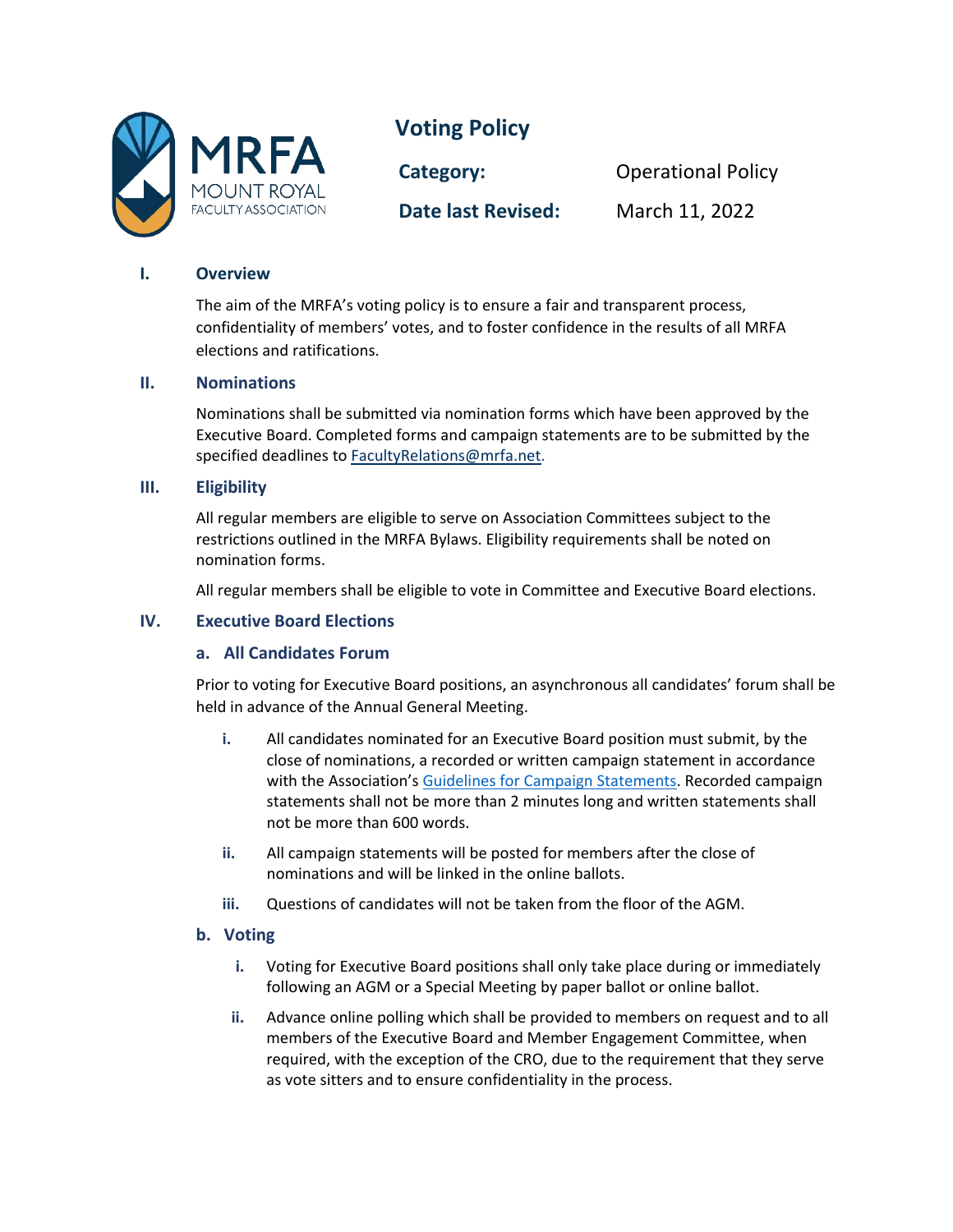- **iii.** The Chief Returning Officer (CRO), or designate, shall invite candidates to appoint scrutineers who shall be involved in the collection, verification and counting of paper ballots. Upon appointment or refusal of scrutineers the meeting shall be recessed until all members present have voted. Association staff shall serve as scrutineers for online ballots.
- **iv.** Each paper voting station will be operated by two faculty members comprised primarily of members of the Member Engagement Committee and continuing members of the Executive Board.
- **v.** Each member shall vote at an applicable voting station, by last name, their names shall be crossed off of the eligible voter list and they shall sign a form (voter signin sheet) indicating receipt of their ballot. Those who voted in advance will not be permitted to vote during the meeting – their names will be crossed off of the eligible voter lists.

## **c. Vote Counting**

- **i.** Once all members present at the meeting have cast their paper ballot, the members responsible for each voting station, the scrutineers, if any, and the CRO shall collect all ballot boxes and count the votes in a nearby meeting/classroom. Online ballots shall be counted by the automated system.
- **ii.** The total vote count is to be cross checked with the total number of voters. Should there be a discrepancy between the two numbers all votes shall be recounted.
- **iii.** In the case of a tie, the CRO's ballot shall be opened and counted to break the tie.

#### **d. Announcement of Results and Destruction of Ballots**

Paper voting results shall be announced by the CRO at the meeting and the CRO will make a motion that the ballots and voter sign-in sheets be destroyed. Online voting results may be announced by the Senior Administrative and Faculty Relations Officer by email within three business days of the meeting.

#### **V. Committee Elections**

#### **a. Voting**

- **i.** Voting for MRFA Committee positions shall be done online or by paper ballot in the faculty centre, and it shall take place on two consecutive working days from 9:00 – 5:00 to follow the AGM. The precise dates of voting are to be determined at the AGM.
- **ii.** All candidates for MRFA committees must submit a campaign statement prior to commencement of voting.
- **iii.** At the AGM, following the close of committee nominations, the CRO, or designate, shall invite candidates to appoint scrutineers who shall be involved in the collection, verification and counting of paper ballots, where applicable.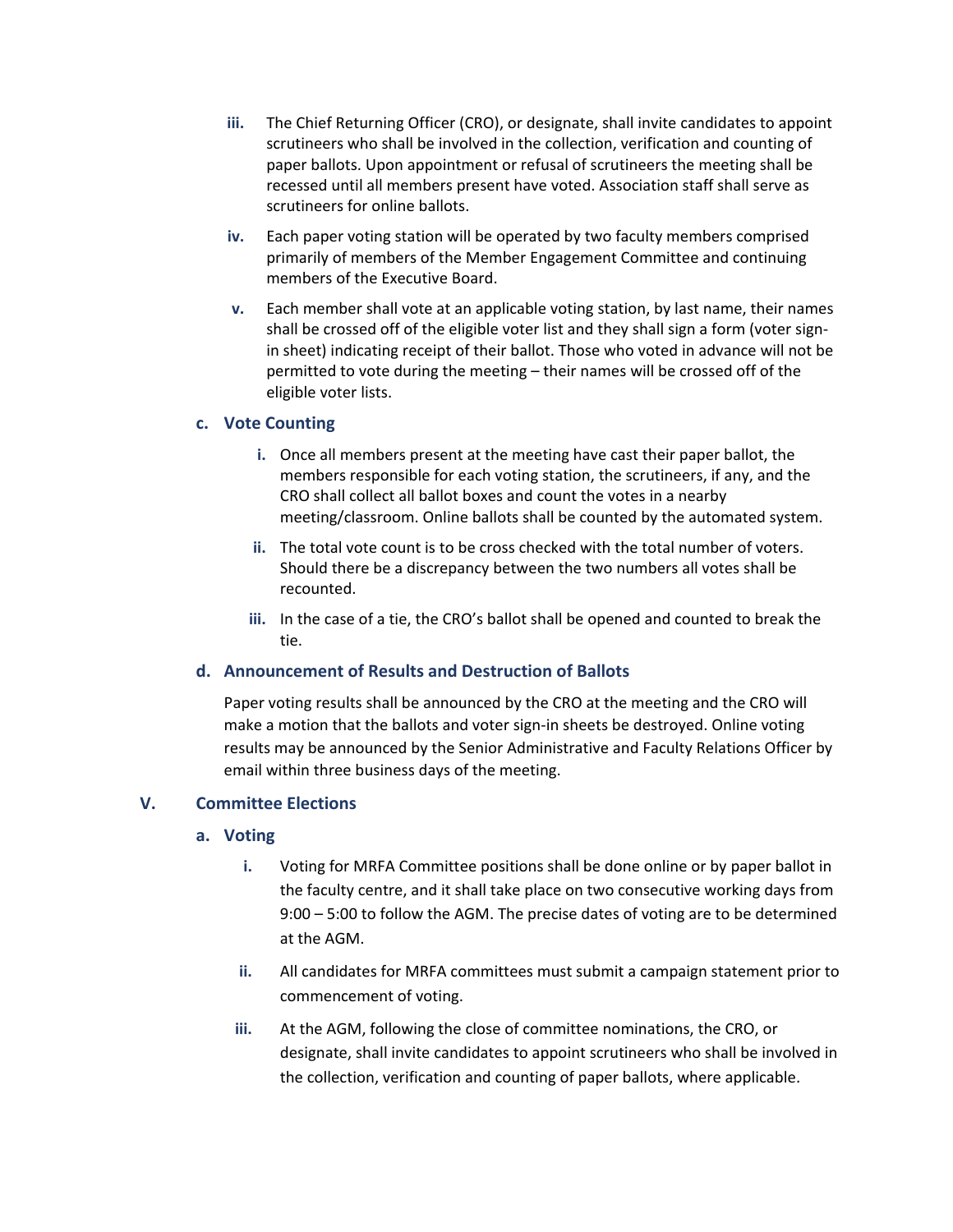- **iv.** Online ballots shall be emailed to all eligible voting members at 9:00am on the day of commencement of voting. Online ballots shall be linked to unique voter IDs and passwords.
- **v.** Each eligible voter shall only be able to vote online once.
- **vi.** Ballots cast online can only be viewed by the voter by logging in to the voting account with the same username and password: this enables voters to confirm their ballot has been recorded correctly.
- **vii.** Online voting results are only reported in aggregate to the Senior Administrator and Faculty Relations Officer who serves as the online election administrator.
- **viii.** Online voting shall be open continuously from the commencement to the close of the voting period.
- **ix.** When applicable, paper balloting shall be available in the faculty centre and shall be coordinated by the election administrator who has access to the online voting software.
	- **a.** Each member casting a paper ballot shall vote in the Faculty Centre, their names shall be crossed off of the eligible voter list and they shall sign a form indicating receipt of their ballot.
	- **b.** Each ballot shall put into a sealed and numbered envelope before being deposited in ballot box.
	- **c.** Prior to the close of online voting, the election administrator shall cross check paper voters with the online voters. Should a member have voted online their paper ballot shall be void and will be removed from the paper ballots. The member may be subject to applicable provisions in the MRFA's Ethics Bylaws.
	- **d.** Remaining paper ballots shall be entered, at random, to the online voting system. If applicable, scrutineers may confirm that paper ballots are properly entered into the online system.
- **x.** In the case of a tie, the CRO's ballot shall be opened and counted to break the tie (MRFA Bylaws article 12.1.10).

#### **b. Vote Counting**

The online voting system shall generate results upon the close of the voting period.

#### **c. Announcement of Results and Destruction of Ballots**

Only the candidates who are elected shall be declared: vote counts shall not be released under any circumstance.

The CRO shall move, at the next General Meeting, that ballots be destroyed, if paper ballots were utilized during the process.